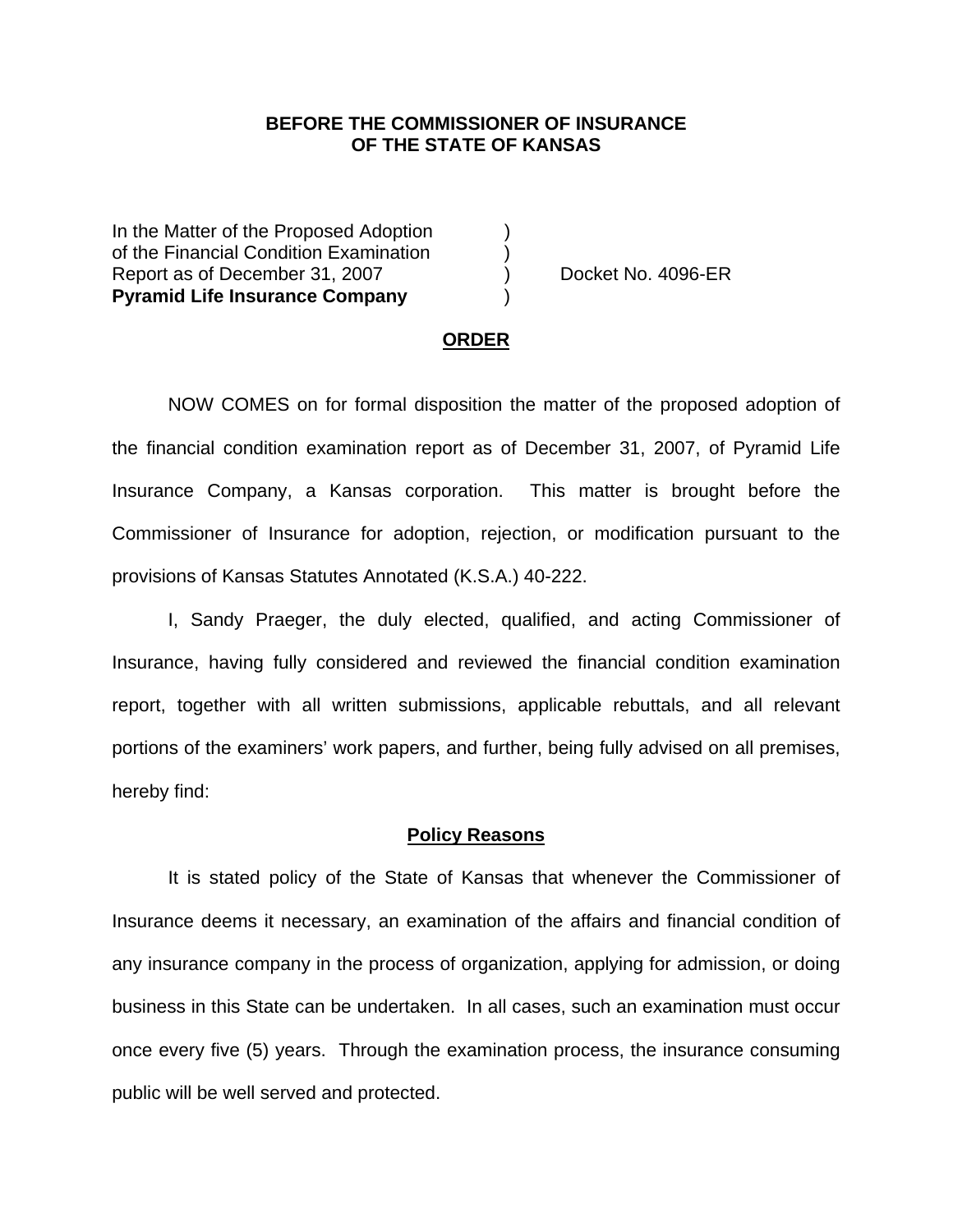### **Findings of Fact**

 1. The Commissioner of Insurance has jurisdiction over this matter pursuant to K.S.A. 40-222.

 2. An examination of Pyramid Life Insurance Company was undertaken by the Kansas Insurance Department and was completed on June 9, 2009.

 3. The examiner-in-charge tendered and filed with the Kansas Insurance Department a verified written report of the examination within thirty (30) days following completion of the examination, to wit; June 15, 2009.

 4. Following receipt of the verified report, the Kansas Insurance Department transmitted the report to Pyramid Life Insurance Company on August 10, 2009, with a duly executed notice advising the company of its opportunity to prepare and submit to the Kansas Insurance Department a written submission or rebuttal with respect to any and all matters contained in the report. Pyramid Life Insurance Company was further advised that any written submission or rebuttal needed to be filed with the Kansas Insurance Department no later than thirty (30) days after receipt of the verified report.

 5. After having been granted an extension of the thirty (30) day period in paragraph #4 above in which to provide a rebuttal, the Kansas Insurance Department met with Pyramid Life Insurance Company officials at the Kansas Insurance Department on October 12, 2009, whereat the Kansas Insurance Department gained insight into the extent of the regulation provided by the U.S. government on a large block of health insurance business of Pyramid Life Insurance Company and the company officials gained greater insight into the examination standards required to be utilized during financial examinations.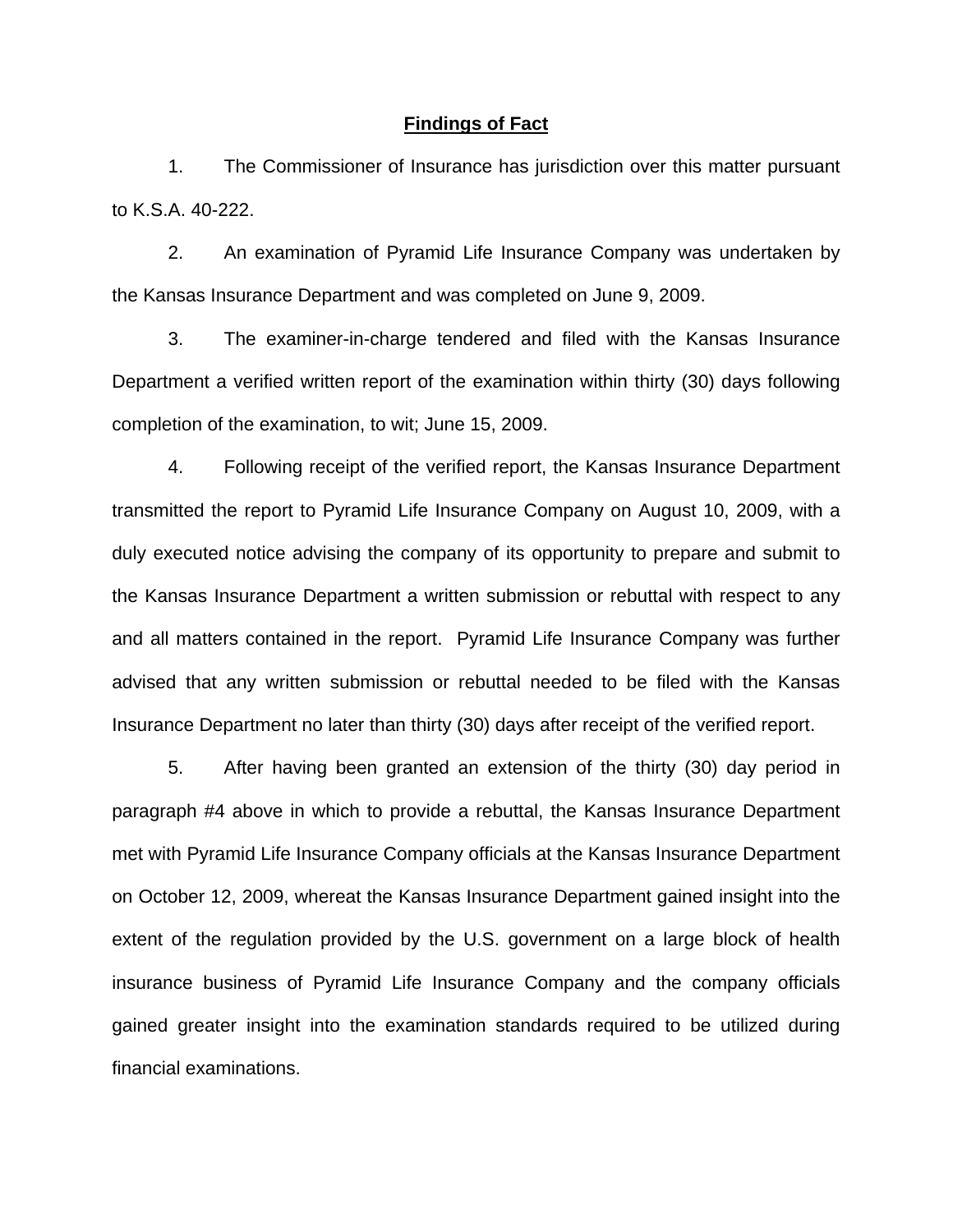6. Based upon the findings made during the October 12, 2009, meeting described in paragraph #5 above and documentation subsequently provided by Pyramid Life Insurance Company, the Kansas Insurance Department made certain revisions to the report and transmitted the revised report to Pyramid Life Insurance Company on January 15, 2010, with a duly executed notice advising the company of its opportunity to prepare and submit to the Kansas Insurance Department a written submission or rebuttal with respect to any and all matters contained in the report. Pyramid Life Insurance Company was further advised that any written submission or rebuttal needed to be filed with the Kansas Insurance Department no later than ten (10) days after receipt of the verified report.

 7. Pyramid Life Insurance Company filed a written rebuttal of the verified report on January 25, 2010.

8. Based upon the written rebuttal tendered by Pyramid Life Insurance Company, the Kansas Insurance Department made a number of revisions to the verified report and sought its formal adoption.

 9. Within thirty (30) days of the end of the time period allowed for written submission or rebuttal, the Commissioner of Insurance fully reviewed the report, together with all written submissions and rebuttals provided by Pyramid Life Insurance Company. The Commissioner of Insurance further reviewed all relevant workpapers.

 10. No other written submissions or rebuttals were submitted by Pyramid Life Insurance Company.

### **Conclusion of Law**

11. K.S.A. 40-222(k)(2) provides: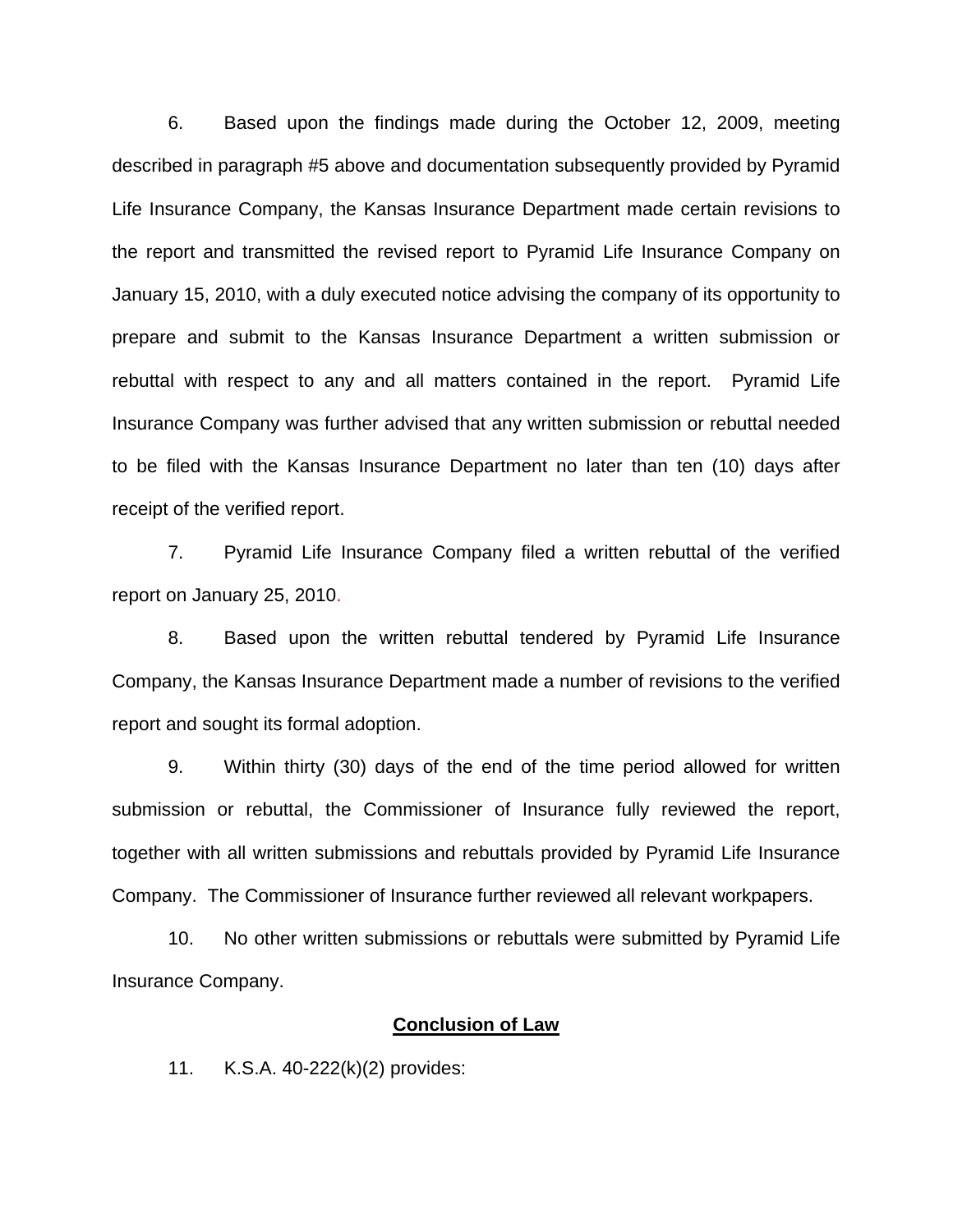"Within 30 days of the end of the period allowed for the receipt of written submissions or rebuttals, the commissioner shall fully consider and review the report, together with any written submissions or rebuttals and any relevant portions of the examiners workpapers and enter an order:

- (A) Adopting the examination report as filed or with modification or corrections. If the examination report reveals that the company is operating in violation of any law, regulation or prior order of the commissioner, the commissioner may order the company to take any action the commissioner considers necessary and appropriate to cure such violations; or
- (B) rejecting the examination report with directions to the examiners to reopen the examination for purposes of obtaining additional data, documentation or information, and refiling pursuant to subsection (k); or
- (C) call and conduct a fact-finding hearing in accordance with K.S.A. 40- 281 and amendments thereto for purposes of obtaining additional documentation, data, information and testimony."
- 12. Based upon the Findings of Fact enumerated in paragraphs #1 through

#10 above, the financial condition examination report as of December 31, 2007, of

Pyramid Life Insurance Company should be adopted.

# **IT IS THEREFORE, BY THE COMMISSIONER OF INSURANCE, ORDERED THAT:**

1. The financial condition examination report as of December 31, 2007, of

Pyramid Life Insurance Company, hereby is adopted.

2. The Commissioner of Insurance retains jurisdiction over this matter to

issue any and all further Orders deemed appropriate or to take such further action necessary to dispose of this matter.